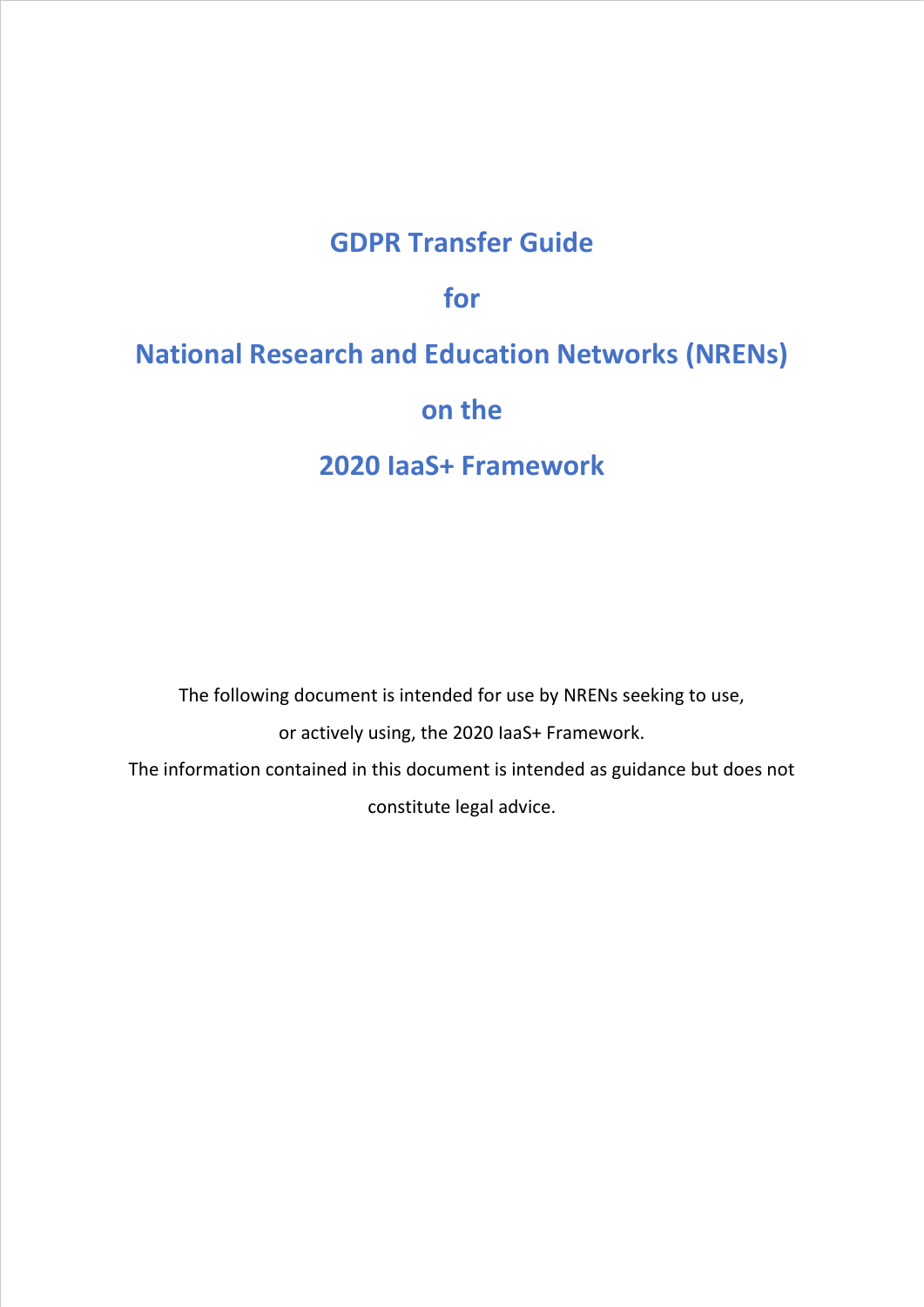#### **Personal Data Transfer Checklist**

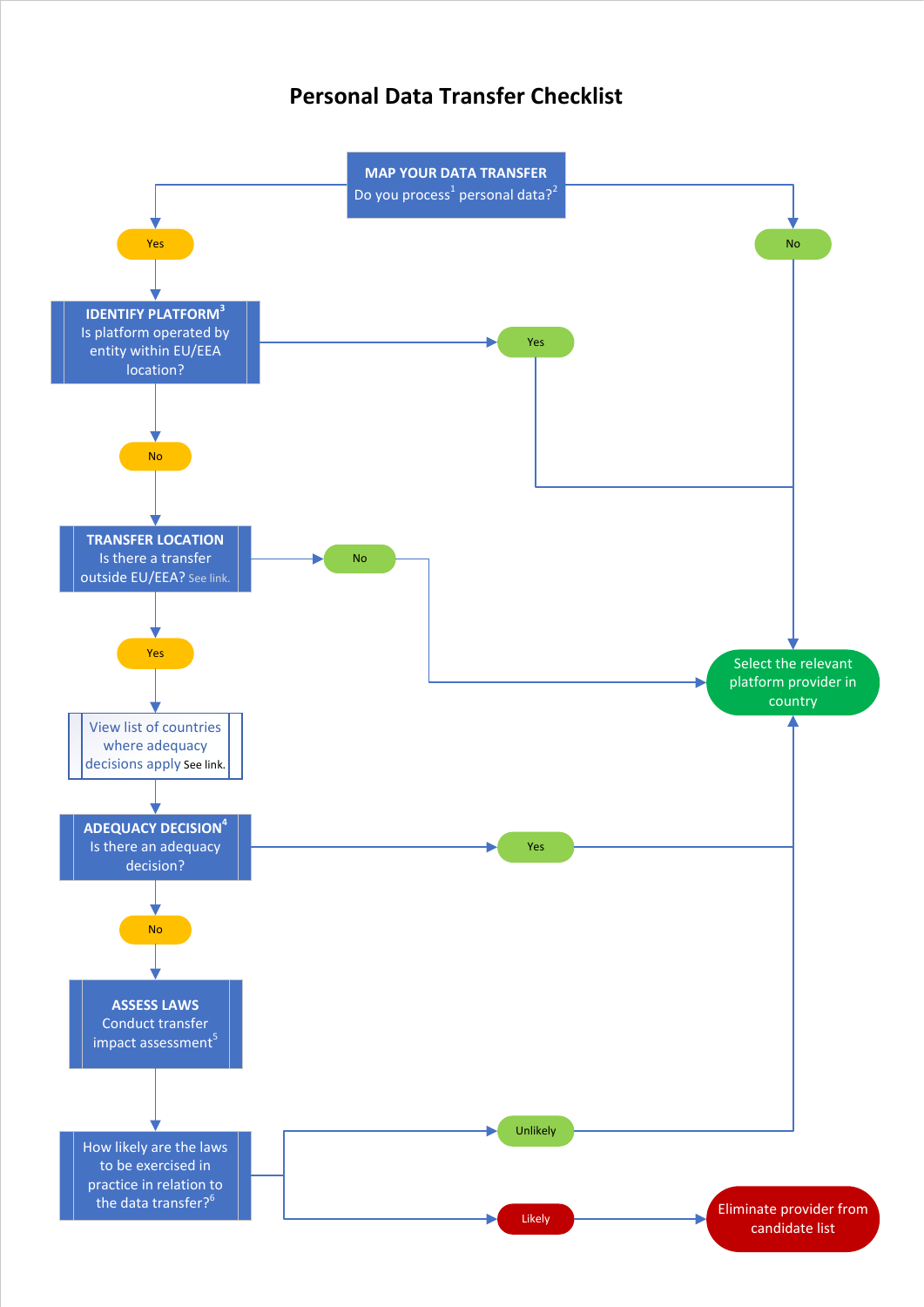#### **Data Transfer Checklist**

Some, or all, of the below steps apply to all platforms regardless of where the platform resides



#### **Data Encryption Options**

Below are some considerations in relation to data encryption and how it may impact on use of cloud services.

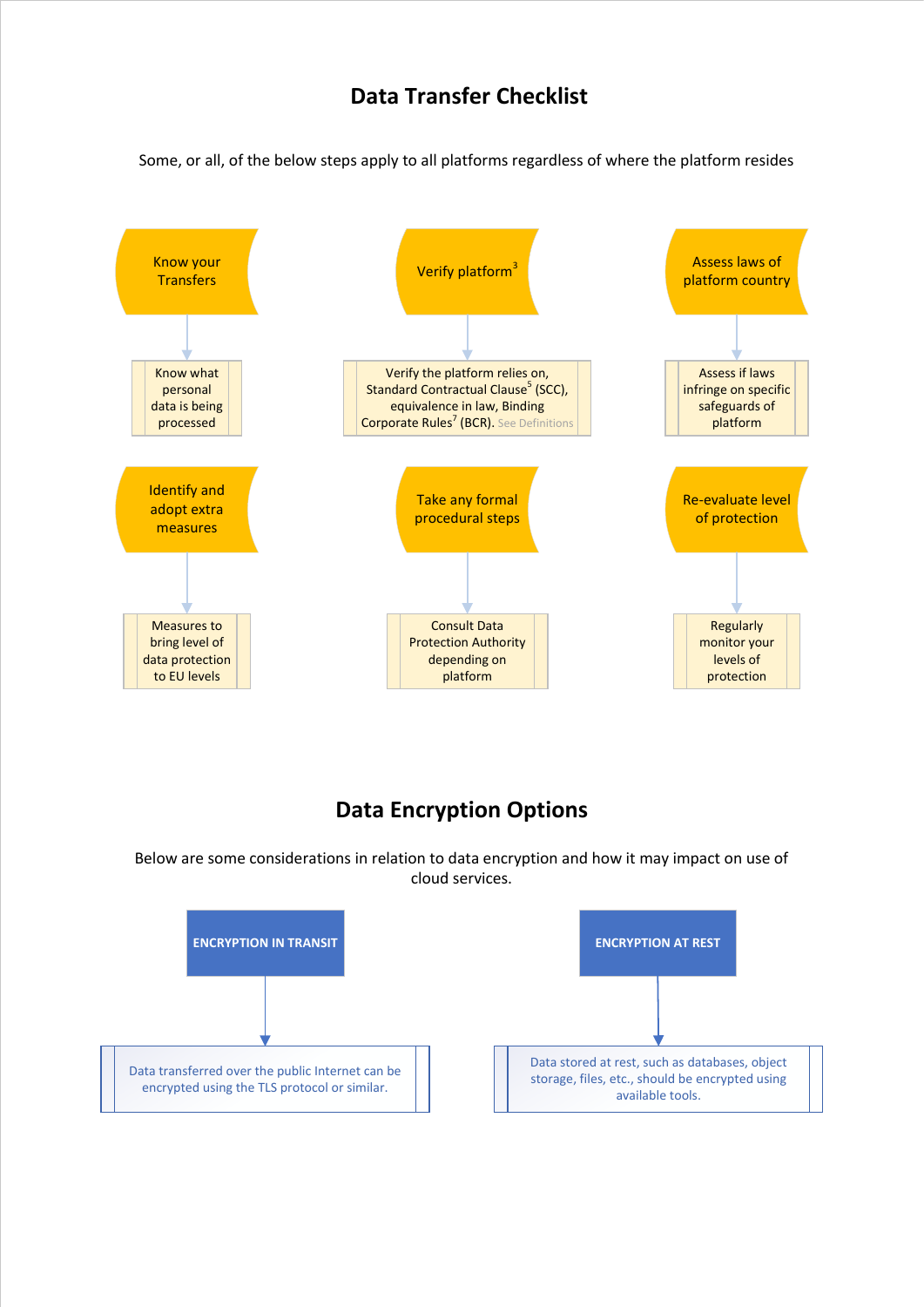## **Transfer Impact Assessment (TIA)**